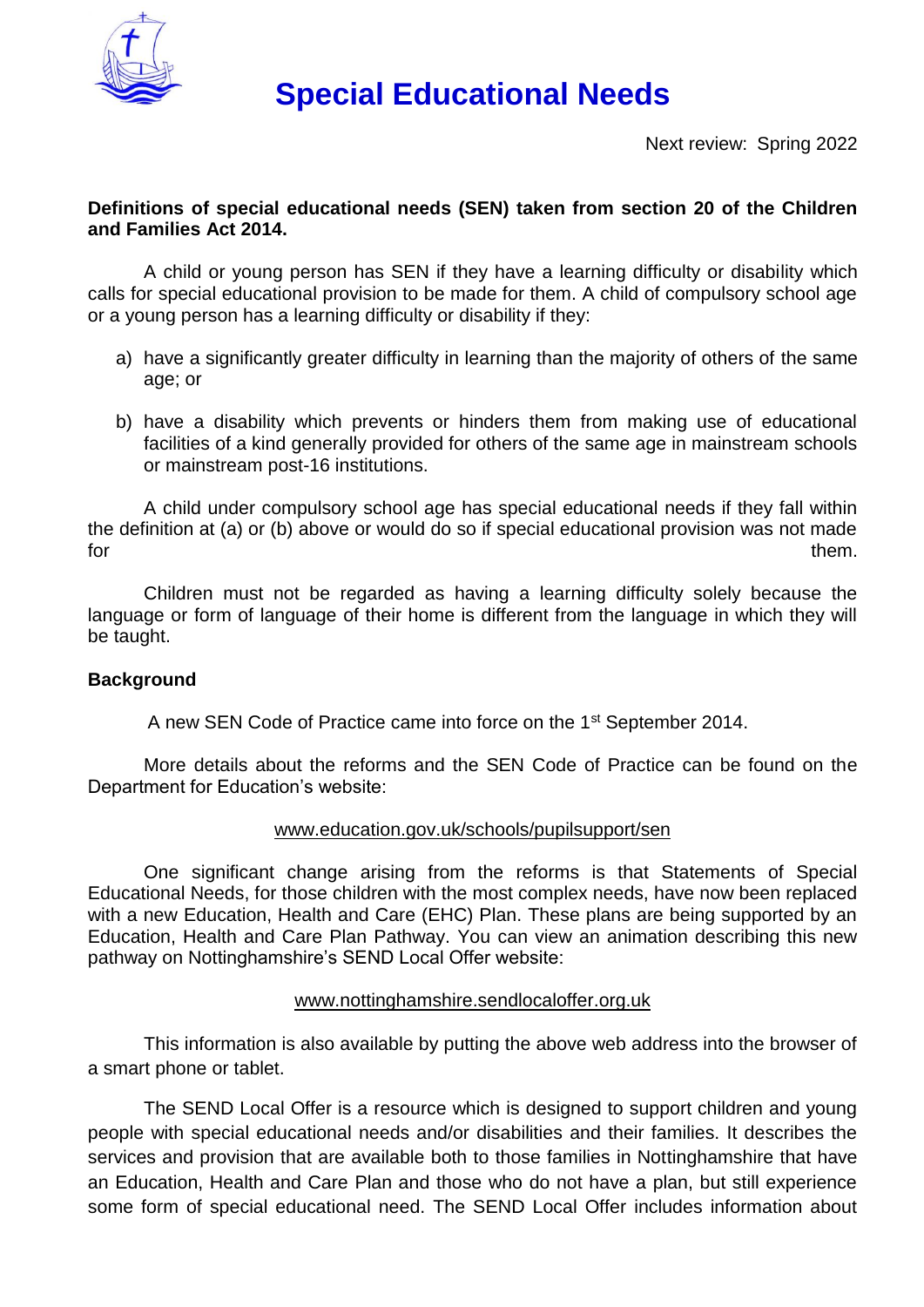public services across education, health and social care, as well as those provided by the private, voluntary and community sectors.

#### **Mission statement**

This was written a long time ago and is up to us to write our own statement – maybe this is something we could take back to governors committee meeting to check everyone is still happy with it? I would like to add something like the comment I've written in read.

#### At St Wilfrid's, we celebrate the differences between all our children and young people.

St Wilfrid's is a caring school, setting the highest standards of discipline, behaviour and education. We aim to balance the desire for academic achievement with the education of the whole child and have developed a creative curriculum that is regularly enriched and enhanced to facilitate this. The school is a Voluntary Controlled Primary School and derives its religious character from a partnership with the Church at parish and diocesan level.

We work hard to develop a partnership between parents, carers, staff, pupils and governors. We also work hard to encourage positive relationships between all members of the school community. The ethos of the school is one of realising potential in a climate of opportunity and support. We have worked hard to produce a vision and a set of core values that reflect the aims and aspirations of the school where the individual needs of the child are paramount.

## *Aspiring to Excellence Fostering Creativity*

## *Promoting Christian Practices Realising Potential*

## **Aims and objectives**

#### **Aims**

We aim to provide every child with access to a broad and balanced education. This includes the National Curriculum in line with the *Special Educational Needs Code of Practice*.

We seek to provide a safe, challenging and stimulating educational environment in which pupils:

- 1. See learning as exciting and worthwhile.
- 2. Maximise their academic and social potential.
- 3. Are motivated to develop a responsible and caring attitude.
- 4. Encompassing the outcome of Every Child Matters.

#### **Objectives**

- **Identify the needs of pupils with SEN as early as possible.** This is most effectively done by gathering information from parents, education, health and care services *[and feeding schools or early years settings – where applicable]* prior to the child's entry into the school. All teachers are responsible for identifying pupils' SEN as soon as possible.
- **Monitor the progress of all pupils** in order to aid the identification of pupils with SEN. Continuous monitoring of those pupils with SEN by their teachers will help to ensure that they are able to reach their full potential.
- **Make appropriate provision to overcome all barriers to learning and ensure pupils with SEN have full access to the National Curriculum**. This will be coordinated by the *SENCo* and will be carefully monitored and regularly reviewed in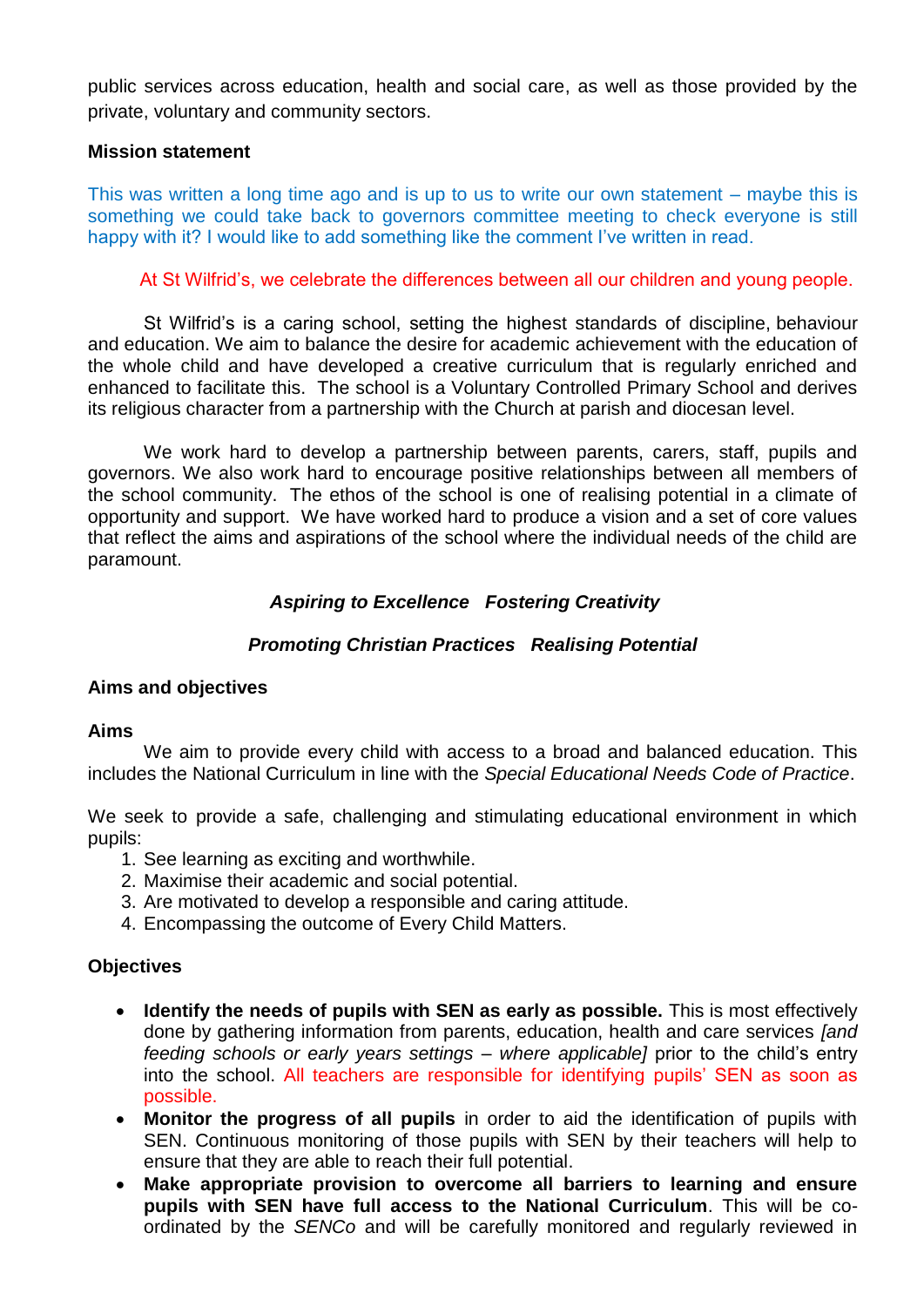order to ensure that individual targets are being met and all pupils' needs are catered for.

- **Work with parents** to gain a better understanding of their child, and involve them in all stages of their child's education. This includes supporting them in terms of understanding SEN procedures and practices, providing regular reports on their child's progress, and providing information annually on the provisions for pupils within the school as a whole, and the effectiveness of the SEN policy and the school's SEN work.
- **Work with and in support of outside agencies** when the pupils' needs cannot be met by the school alone. The SENco coordinates the work with outside agencies (which are listed on pg10 of this policy)
- **Create a school environment where pupils feel safe to voice their opinions of their own needs.** This means providing opportunities for children to be involved in their own education through attending meetings with teachers/SENCo and parents as appropriate and will be made easier by carefully monitoring the progress of all pupils. Pupil participation is a right. This will be reflected in decision-making but also encouraged through wider opportunities for participation in school life *[e.g. membership of the School Council]*.

## **Responsibility for the coordination of SEN provision**

- The person responsible for overseeing the provision for children with SEN is lan Bullock, Head teacher.
- The person co-ordinating the day to day provision of education for pupils with SEN is Laura Griffiths, *SENCO.*
- At St. Wilfrid's we work closely with our teaching assistants who implement the day to day running of the special educational needs' support within the school, liaising with the SENCo and the class teacher.
- The Governing Body has a named person for ensuring the operation of the school's Special Educational Needs' Policy. This is currently Mrs Lindsay Ainley.

## **Arrangements for coordinating SEN provision**

The SENCO will hold details of all SEN Support records such as provision maps, take this out – IEPs, and subject targets for individual pupils.

## **All staff can access:**

- The St. Wilfrid's C of E Primary School SEN Policy;
- A copy of the full SEN Register;
- Guidance on identification in the Code of Practice (SEN Support and pupils with Education, Health and Care Plans);
- Information on individual pupils' special educational needs, including action plans, targets set and copies of their IEP or alternative records of targets set/outcome monitoring.
- Practical advice, teaching strategies, and information about types of special educational needs and disabilities
- Information on current legislation and SEN provision
- Information available through Nottinghamshire's SEND Local Offer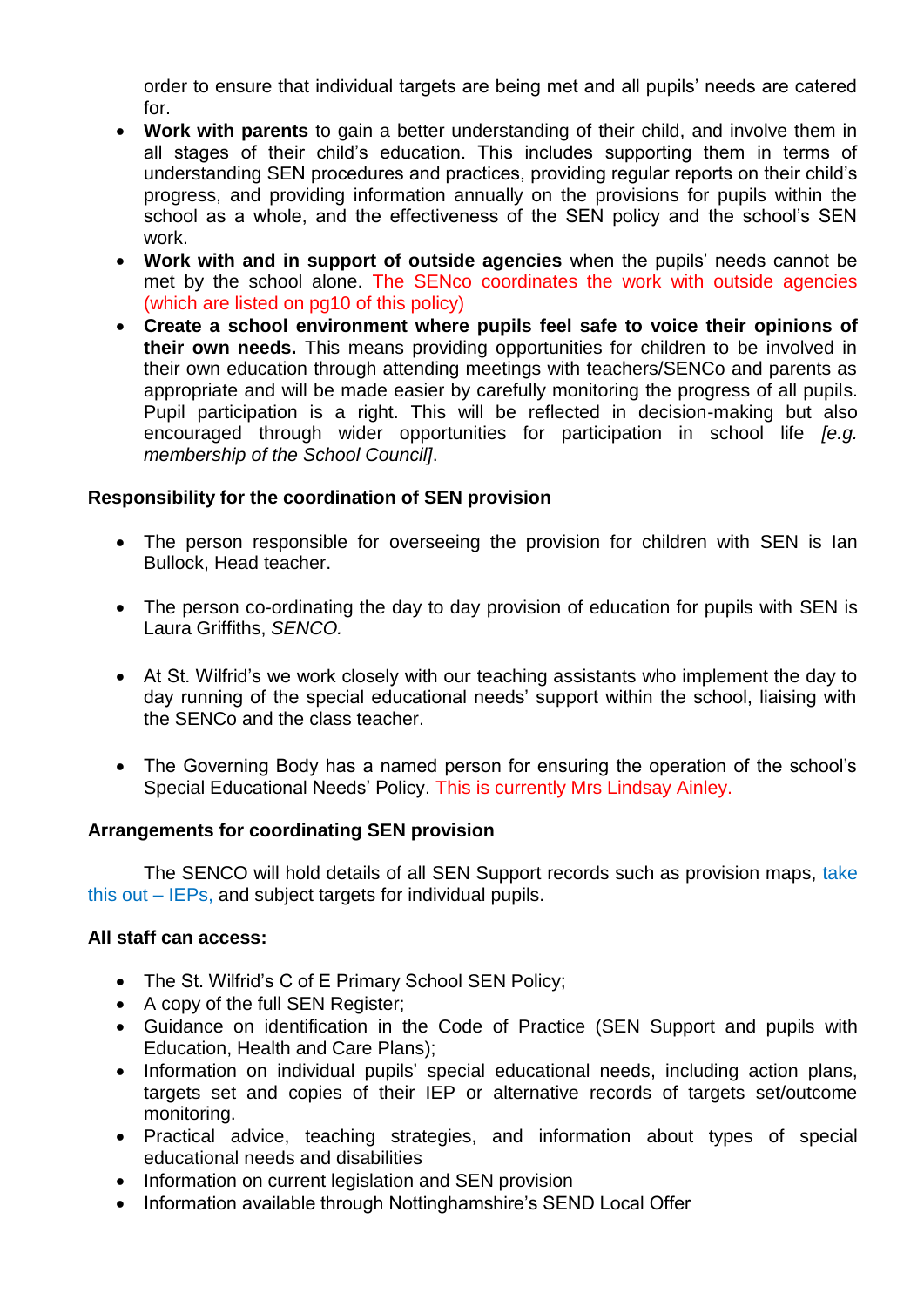This information is made accessible to all staff in order to aid the effective coordination of the school's SEN provision. In this way, every staff member will have complete and up-to-date information about all pupils with special needs and their requirements which will enable them to provide for the individual needs of all pupils.

## **Admission arrangements**

*Please also refer to St. Wilfrid's CE Primary School Admissions Policy which is available from the school office.*

The admission arrangements for *all* pupils are in accordance with national legislation, including the Equality Act 2010*.* This includes children with any level of SEN; those with Education, Health and Care Plans and those without.

Regarding pupils with SEND, the schools Admissions Policy is followed with the addition that the SENCo also liaises with the pupils current setting over provision and how best to support the child, both through transition and once established within the school. September admission into the Reception class has the added benefit that the class teacher visits children in their current placements and will engage in a dialogue with staff over support for SEND pupils.

## **Specialist SEN provision**

Our school is not a specialist in any area of Special Educational Needs, however a breakdown of our school is provided below.

We are committed to whole school inclusion. For more information on our provision for inclusion see section **10. Take this out – our policy isn't written in sections.** 

## **Facilities for pupils with SEN**

*The school has a range of specialist SEN facilities in place. These are:*

- 1. Level access to all areas of the upper building with a disabled lift providing access to the lower building. This provides access for wheel chairs and those with physical diasbilities which restrict their ability to access the buildings.
- 2. Disabled toilets in both upper and lower buildings.
- 3. Adaptations in all toilets up to and including Year Three to support those with physical disabilities.
- 4. Fitted blinds in all classrooms to assist pupils Visual Impairments.
- 5. Provision for food allergies and currently also for Special Educational Needs' which lead to eating difficulties.
- 6. Selected staff members that are currently trained to perform specified physiotherapy and manual handling as directed by trained health professionals.
- 7. Auxiliary aids to support pupils with specific learning difficulties (e.g. dyslexia, dyscalculia).
- 8. A range of Literacy and Numeracy interventions to support pupils in making progress in all areas of the curriculum.
- 9. Support during assessments and examinations as appropriate.

For additional information, please refer to the schools Accessibility Policy which is available on both the school website and in the school office.

## **Allocation of resources for pupils with SEN**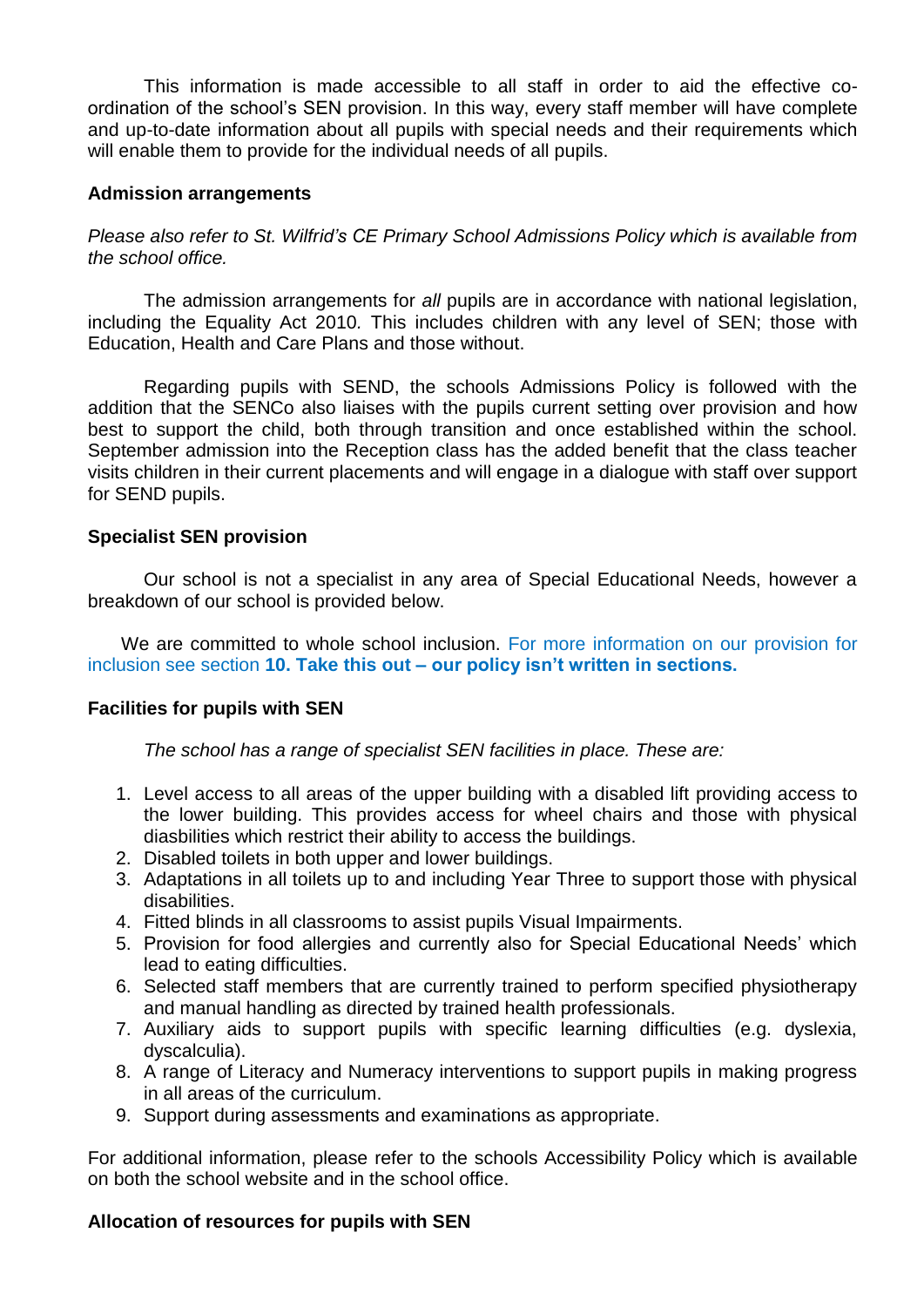All pupils with SEND will have access to Element 1 and 2 of a school's budget which equates to £6,000. Some pupils with SEND may access additional funding. This additional funding might be from a budget which is devolved to and moderated by the Family of Schools. (The Family of Schools comprises of a secondary school and its feeder primary schools). For those with the most complex needs, additional funding is retained by the local authority. This is accessed through the Family of Schools. The Family SENCO will refer individual applications to a multi-agency panel, which is administered by the Local Authority, who will determine whether the level and complexity of need meets the threshold for this funding.

Within the school, resources are allocated based on need with the SENCo, through liaison with the head teacher, able to access school based funding to support individual pupils as need and budget allow. This budget also provides the salaries for classroom assistants to support special educational needs' throughout the school.

Funding for SEND pupils is allocated through discussion between the Headteacher, SENCo and class teacher, based on pupils' levels of need and the school's ability to meet those needs.

If required, funding can also be sourced to help provide inclusive technology to support pupils with such needs.

#### **Identification of pupils needs**

#### **Identification**

See definition of Special Educational Needs at start of policy

## **A graduated approach:**

#### *Quality First Teaching*

- a) Any pupils who are falling significantly outside of the range of expected academic achievement in line with predicted performance indicators and grade boundaries will be monitored.
- b) Once a pupil has been identified as *possibly* having SEN they will be closely monitored by staff in order to gauge their level of learning and possible difficulties.
- c) The child's class teacher will take steps to provide differentiated learning opportunities that will aid the pupil's academic progression and enable the teacher to better understand the provision and teaching style that needs to be applied.
- d) The SENCO will be consulted as needed for support and advice and may wish to observe the pupil in class.
- e) Through (b) and (d) it can be determined which level of provision the child will need going forward.
- f) If a pupil has recently been removed from the SEN list they may also fall into this category as continued monitoring will be necessary.
- g) Parents will be informed fully of every stage of their child's development and the circumstances under which they are being monitored. They are encouraged to share information and knowledge with the school.
- h) The child is formally recorded by the school as being under observation due to concern by parent or teacher but this does not place the child on the school's SEN list. Parents are given this information. It is recorded by the school as an aid to further progression and for future reference.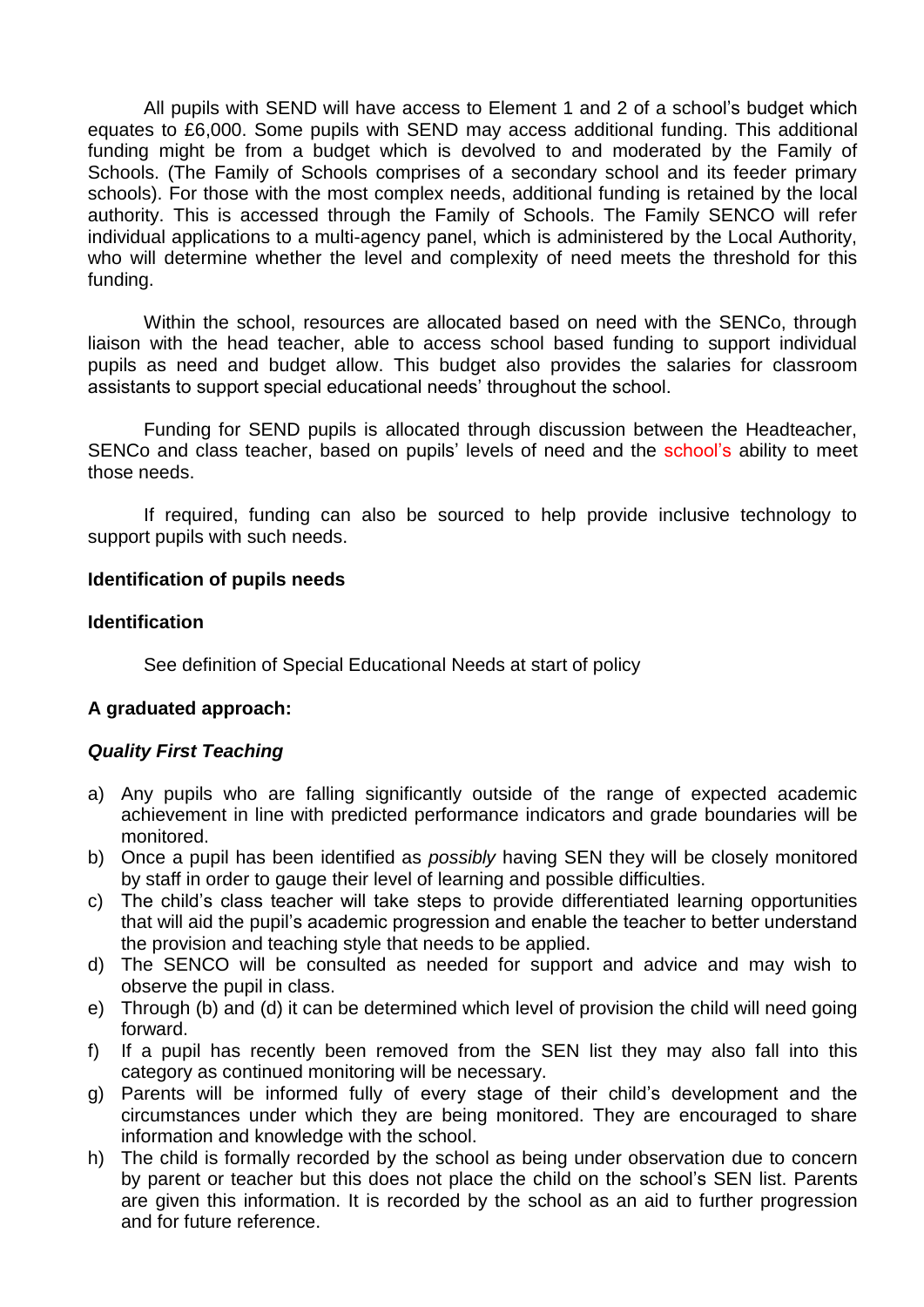i) Pupil progress meetings are used to monitor and assess the progress being made by the child. The frequency of these meetings is dependent on the individual child's needs and progress being made.

#### *SEN Support*

Where it is determined that a pupil does have SEN, parents will be formally advised of this and the decision will be added to the pupil's school record. The aim of formally identifying a pupil with SEN is to help school ensure that effective provision is put in place and so remove barriers to learning. The support provided consists of a four – part process:

- Assess
- Plan
- $\bullet$  Do
- **•** Review

This is an ongoing cycle to enable the provision to be refined and revised as the understanding of the needs of the pupil grows. This cycle enables the identification of those interventions which are the most effective in supporting the pupil to achieve good progress and outcomes.

#### *Assess*

This involves clearly analysing the pupil's needs using the class teacher's assessment and experience of working with the pupil, details of previous progress and attainment, comparisons with peers and national data, as well as the views and experience of parents. The pupil's views and where relevant, advice from external support services will also be considered. Any parental concerns will be noted and compared with the school's information and assessment data on how the pupil is progressing.

This analysis will require regular review to ensure that support and intervention is matched to need, that barriers to learning are clearly identified and being overcome and that the interventions being used are developing and evolving as required. Where external support staff are already involved, their work will help inform the assessment of need. Where they are not involved, if this is felt to be appropriate, a request may be made for their involvement through a Family Springboard meeting following discussion and agreement from parents.

#### *Plan*

Planning will involve consultation between the teacher, SENCO and parents to agree the adjustments, interventions and support that are required; the impact on progress, development and or behaviour that is expected and a clear date for review. Parental involvement may be sought, where appropriate, to reinforce or contribute to progress at home.

All those working with the pupil, including support staff will be informed of their individual needs, the support that is being provided, any particular teaching strategies/approaches that are being employed and the outcomes that are being sought.

#### *Do*

The class teacher remains responsible for working with the child on a day-to-day basis. They will retain responsibility even where the interventions may involve group or one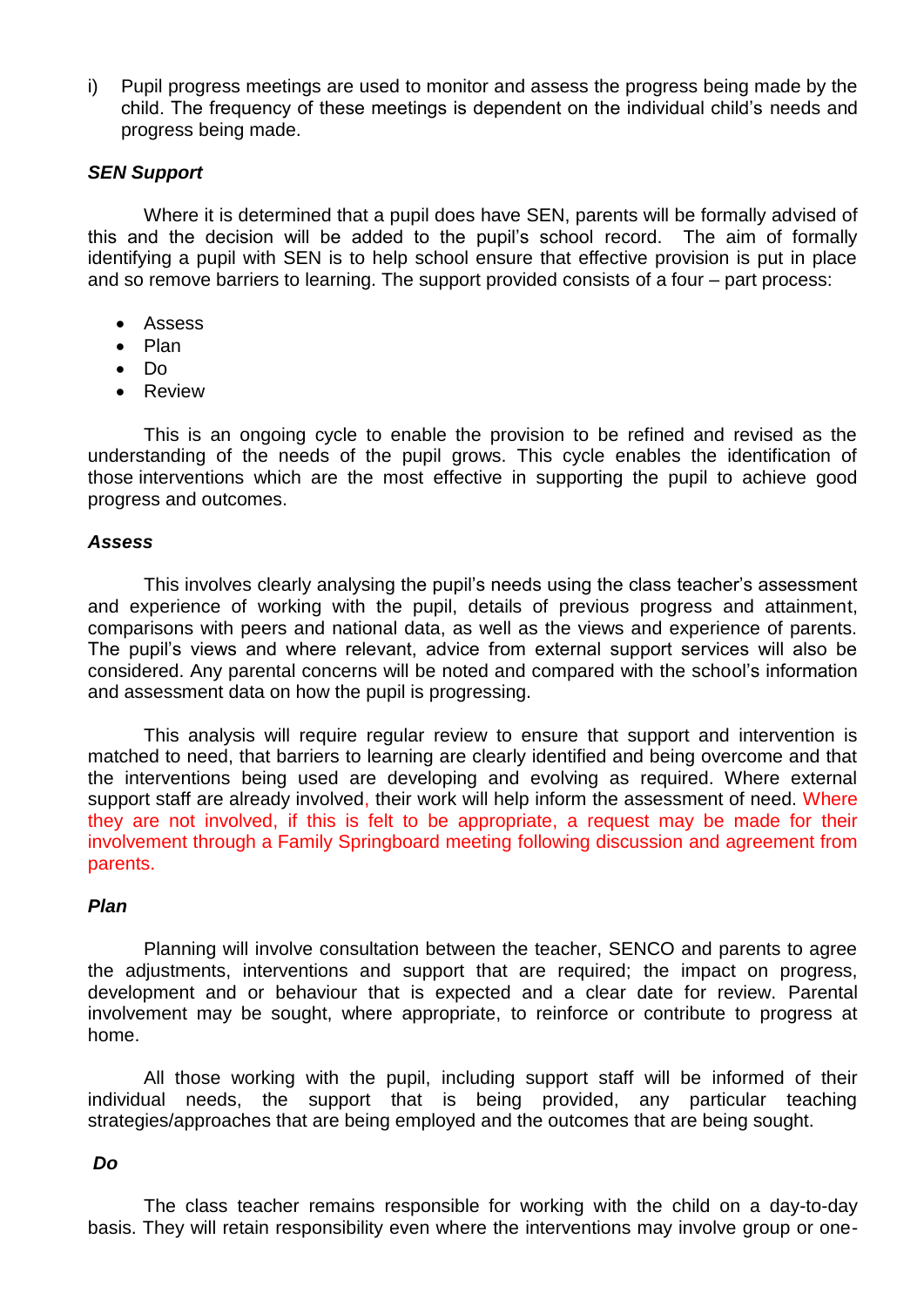to-one teaching away from the main class teacher. They will work closely with teaching assistants and /or relevant specialist staff to plan and assess the impact of support and interventions and links with classroom teaching. Support with further assessment of the pupil's strengths and weaknesses, problem solving and advising of the implementation of effective support will be provided by the SENCo.

## *Review*

Reviews will be undertaken in line with agreed dates. The review process will evaluate the impact and quality of the support and interventions. It will also take account of the views of the pupil and their parents. The class teacher, in conjunction with the SENCo will revise the support and outcomes based on the pupil's progress and development making any necessary amendments going forward, in consultation with parents and the pupil.

Parents will be provided with clear information about the impact of support to enable them to be involved in planning the next steps.

#### *Referral for an Education, Health and Care Plan*

If a child has lifelong or significant difficulties they may undergo a Statutory Assessment Process which is usually requested by the school but can be requested by a parent. This will occur where the complexity of need or a lack of clarity around the needs of the child are such that a multi-agency approach to assessing that need, to planning provision and identifying resources, is required.

The decision to make a referral for a statement will be taken at a progress review.

The application for an Education, Health and Care Plans will combine information from a variety of sources including:

- Parents
- Teachers
- $\bullet$  SENCO
- Social Care
- Health professionals

Information will be gathered relating to the current provision provided, action points that have been taken, and the preliminary outcomes of targets set. A decision will be made by a group of people from education, health and social care about whether or the child is eligible for an EHC Plan. Parents have the right to appeal against a decision not to initiate a statutory assessment leading to an EHC Plan.

Further information about EHC Plans can found via the SEND Local Offer:

#### [www.nottinghamshire.sendlocaloffer.org.uk](http://www.nottinghamshire.sendlocaloffer.org.uk/)

or by speaking to an Education, Health and Care Plan Co-ordinator on:

## **0115 9774012 or 0115 9773323**

or by contacting Ask Us Nottinghamshire (Formerly Parent Partnership)

0800 121 7772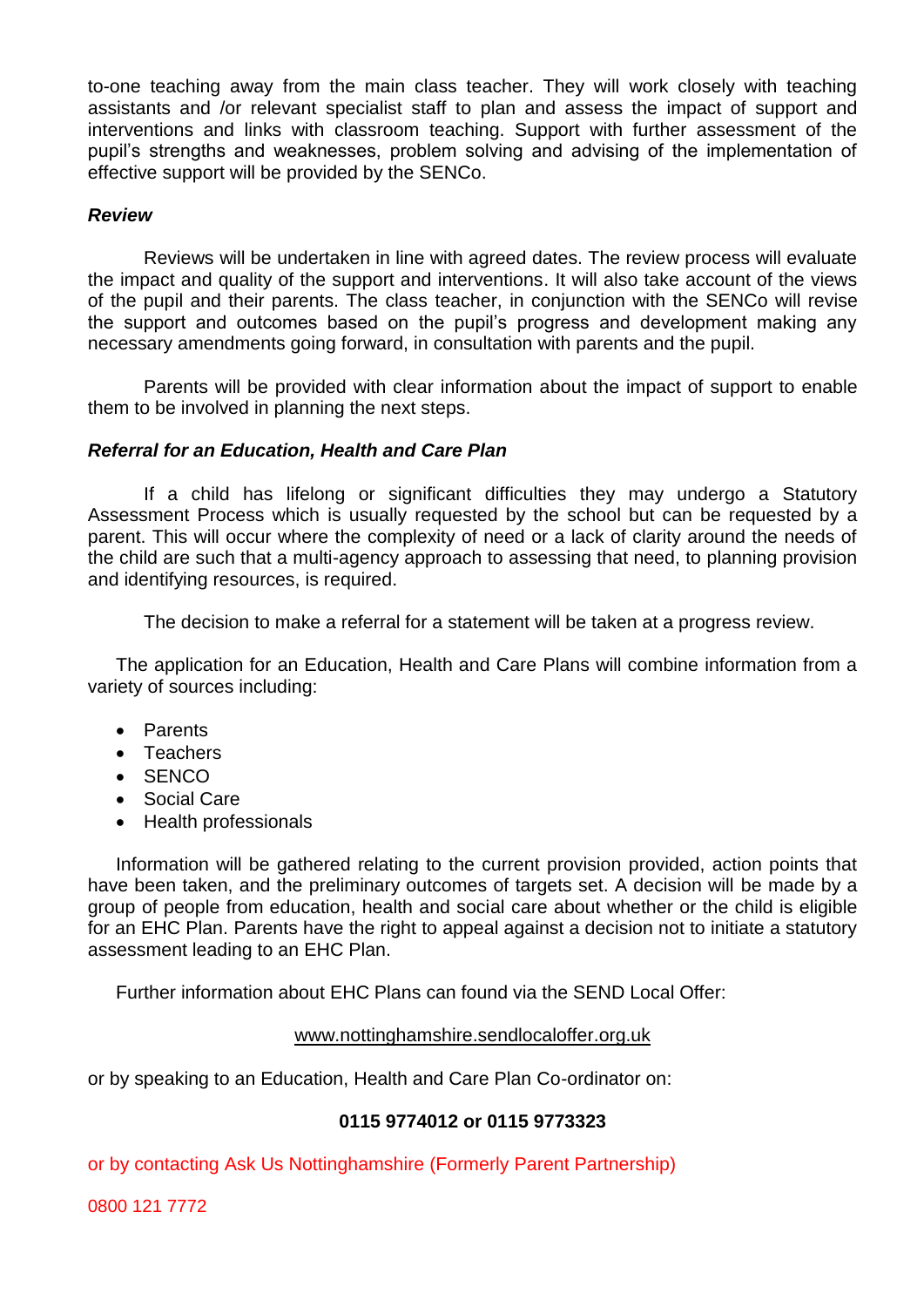# *Education, Health and Care Plans [EHC Plan]*

- a. Following Statutory Assessment, an EHC Plan will be provided by Nottinghamshire County Council, if it is decided that the child's needs are not being met by the support that is ordinarily available. The school and the child's parents will be involved developing and producing the plan.
- b. Parents have the right to appeal against the content of the EHC Plan. They may also appeal against the school named in the Plan if it differs from their preferred choice.
- c. Once the EHC Plan has been completed and agreed, it will be kept as part of the pupil's formal record and reviewed at least annually by staff, parents and the pupil. The annual review enables provision for the pupil to be evaluated and, where appropriate, for changes to be put in place, for example, reducing or increasing levels of support.

## **Access to the curriculum, information and associated services**

Pupils with SEN will be given access to the curriculum through the specialist SEN provision provided by the school as is necessary, as far as possible, in line with the wishes of their parents and the needs of the individual.

Every effort will be made to educate pupils with SEN alongside their peers in a mainstream classroom setting. Where this is not possible, the SENCO will consult with the child's parents for other flexible arrangements to be made.

For all SEN pupils, consideration will be given to the following:

- Keeping staff fully informed of the special educational needs of any pupils in their charge including sharing progress reports, medical reports and teacher feedback
- Providing regular training and learning opportunities for all staff on the subject of SEN and SEN teaching. School staff will be kept up to date with teaching methods which will aid the progress of all pupils including those with SEN
- Making use of all class facilities and space
- Using in-class provisions and support effectively to ensure that the curriculum is differentiated where necessary.
- Making sure that individual or group tuition is available where it is felt that pupils would benefit from this provision.
- Any decision to provide group teaching outside the classroom will involve the SENCo in providing a rationale and focus on flexible teaching. Parents will be made aware of any circumstances in which changes have been made.
- Setting appropriate individual targets that motivate pupils to do their best, and celebrating achievements at all levels.
- Ensuring targets are clearly recorded on an individual provision map.

## **Inclusion of pupils with SEN**

The Head Teacher oversees the school's policy for inclusion and is responsible for ensuring that it is implemented effectively throughout the school.

The school curriculum is regularly reviewed by the Senior Management Team including the *SENCo* to ensure that it promotes the inclusion of all pupils. This includes learning outside the classroom.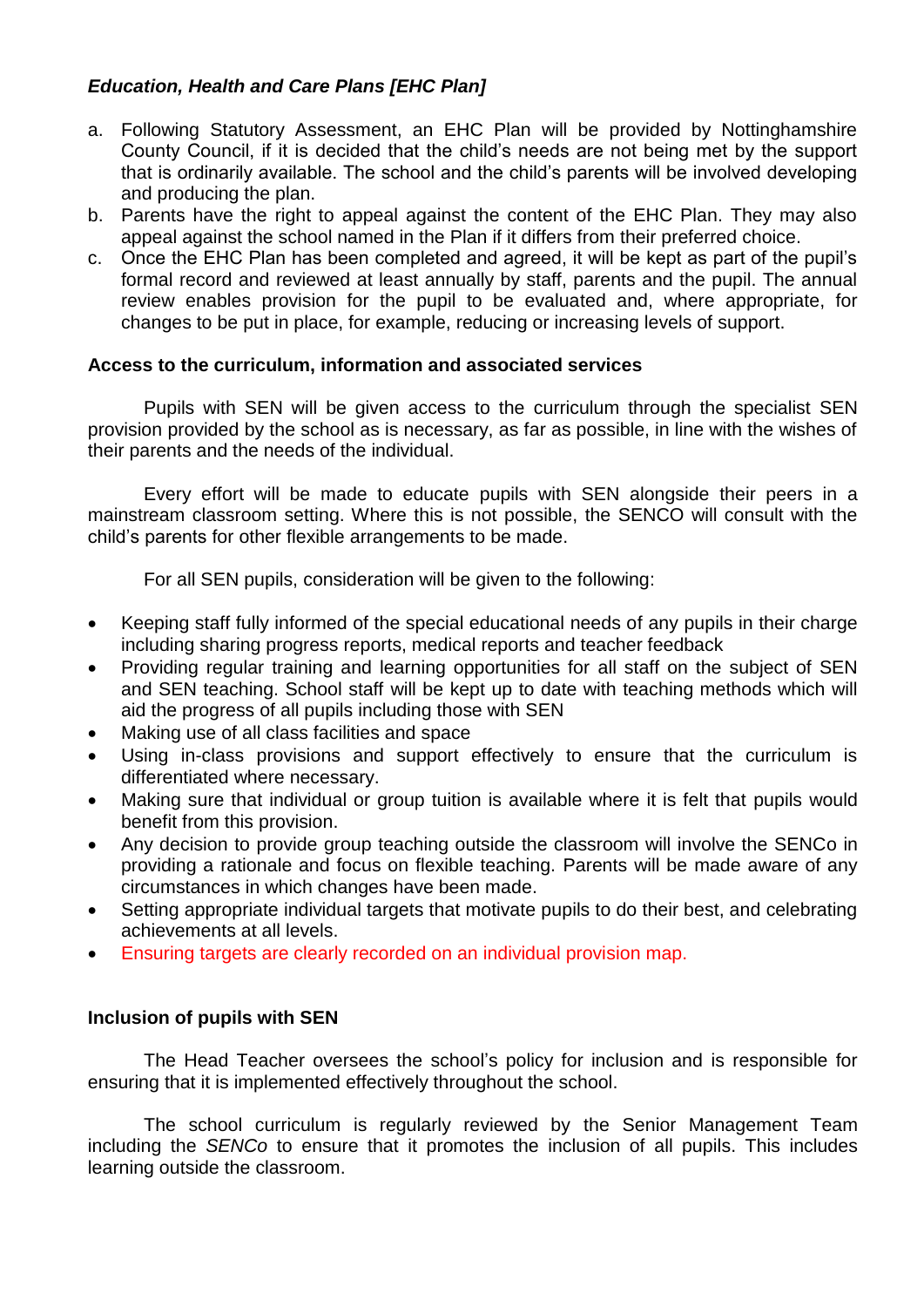At St Wilfrid's we aim to achieve excellence for all children, whatever their ability or need. We aim to do this through the removal of barriers to learning. For example, providing different coloured paper and reading rulers and ensuring all classrooms display a daily visual timetable.

The school will seek advice, as appropriate, around individual pupils, from external support services through the termly 'Springboard meetings', Early Help Unit and the Multi-Agency Safeguarding Hub.

#### **Evaluating the success of provision**

In order to make consistent continuous progress in relation to SEN provision the school encourages feedback from staff, parents and pupils throughout the year. For staff, this can be given at all times in school. Parents and pupils are invited to termly review meetings to discuss pupil's progress and to set an action plan for moving forwards. Outside of these meetings, both parents and pupils are encouraged to discuss and concerns/progress with the class teacher or SENCo by contacting the school.

Pupil progress will be monitored on a termly basis in line with the SEN Code of Practice.

*There is an annual evaluation of the effectiveness of the school SEN provision and policy with a formal evaluation carried out by the SENCo and SEN governor every three years. Information is gathered from different sources such as child and parent surveys/ teacher and staff surveys/parents evenings/ consultation evening/ feedback forms/school forums.*

*Additionally, information from the reviews will be published annually in the school SEND Information Report which is made available on Nottinghamshire's Local Offer webpage at:*

#### [www.nottinghamshire.sendlocaloffer.org.uk](http://www.nottinghamshire.sendlocaloffer.org.uk/)

#### **Complaints procedure**

*Please refer to St. Wilfrid's Primary School Complaints Policy which is available from the school office and on the school website.*

If a parent or carer has any concerns or complaints regarding the care or welfare of their child, an appointment can be made by them to speak to the SENCo, who will be able to advise on formal procedures for complaint.

#### **In service training (CPD)**

We aim to keep all school staff up to date with relevant training and developments in teaching practice in relation to the needs of pupils with SEN.

The SENCo attends relevant SEN courses, Family SEN meetings and facilitates/signposts relevant SEN focused external training opportunities for all staff.

We recognise the need to train *all* our staff on SEN issues and we have funding available to support this professional development. The SENCo, with the senior leadership team, ensures that training opportunities are matched to school development priorities and those identified through the use of provision management (see Section **11**). Take this out.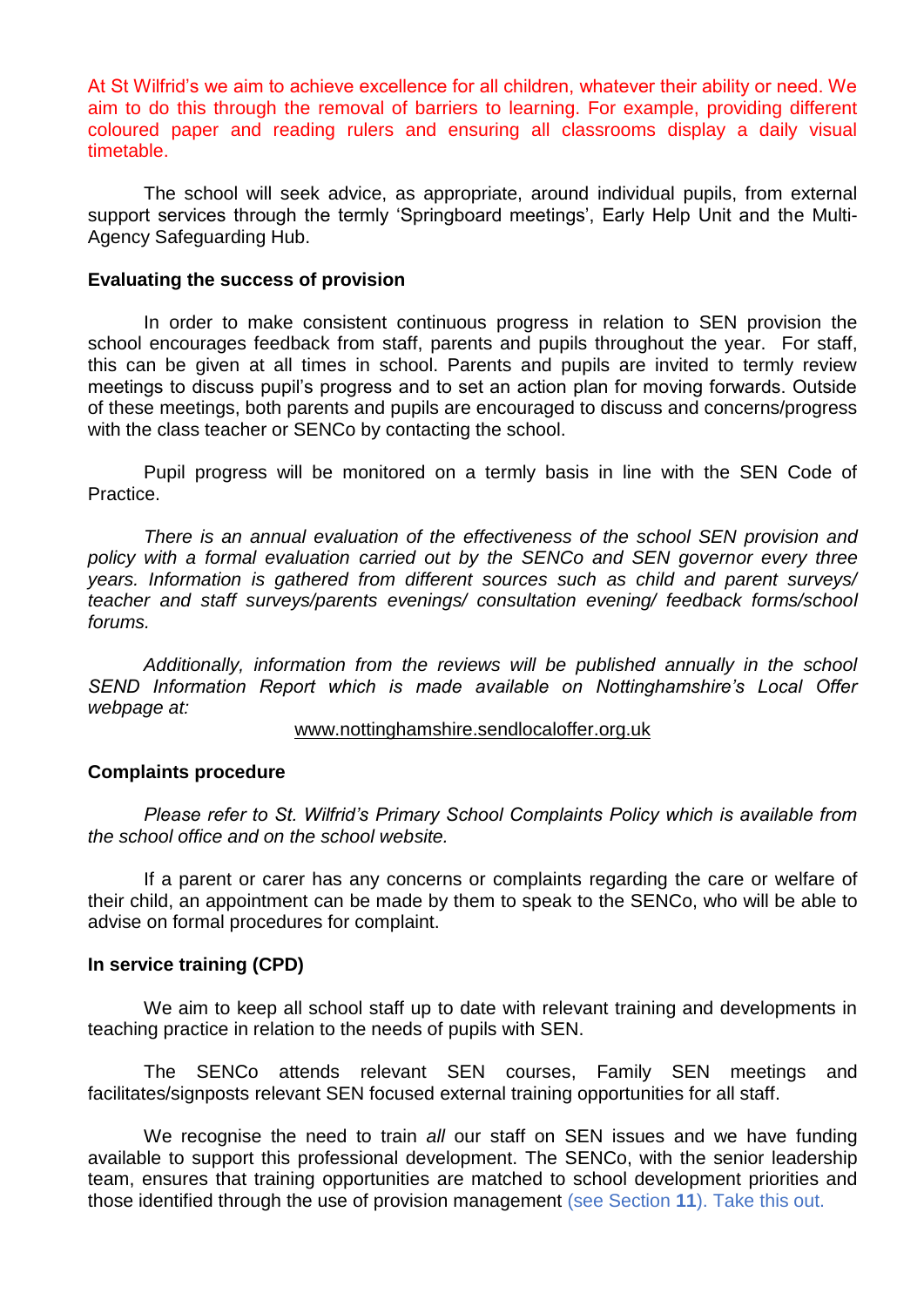## **Links to support services**

The school continues to build strong working relationships and links with external support services in order to fully support our SEN pupils and aid school inclusion.

Sharing knowledge and information with our support services is key to the effective and successful SEN provision within our school. Any one of the support services may raise concerns about a pupil. This will then be brought to the attention of the Head Teacher or SENCo who will then inform the child's parents.

The following services will be involved as and when is necessary and are accessed through the termly springboard meetings with the Family SENCo's and Support Services:

- Schools and Families Support Services
	- $\rightarrow$  Educational Psychology Service
	- $\rightarrow$  Communication and Interaction Team
	- $\rightarrow$  Cognition and Learning Team
	- $\rightarrow$  Physical Disability Support Service
- Early Years Inclusion Team
- Speech and Language Therapy
- Occupational Therapy
- Physiotherapy
- School Health Team, including School Nurse
- Local Health Authority including Paediatricians and GPs
- Social Care
- Teachers of the Visually Impaired
- Teachers of the Deaf
- Family Care
- CAMHS
- Gedling Primary Behaviour Partnership

## **Working in partnerships with parents**

St. Wilfrid's Primary School believes that a close working relationship with parents is vital in order to ensure

- a) early and accurate identification and assessment of SEN leading to the correct intervention and provision
- b) continuing social and academic progress of children with SEN
- c) personal and academic targets are set and met effectively

School obtains feedback from parents via formal feedback addressed to the Head teacher, informal feedback through discussions with staff members, discussion at review and parents' meetings, written feedback forms provided with both interim and end of year reports and through contact with the school office. On occasions, additional feedback will be actively sought by school through the use of questionnaires, surveys and invites to discussion meetings.

If parents wish to make contact about particular concerns about their child or their provision, they can do so using post, phone or email using the contact details shown below:

| School telephone: | 0115 9652775                    |
|-------------------|---------------------------------|
| School email:     | office@st-wilfrids.notts.sch.uk |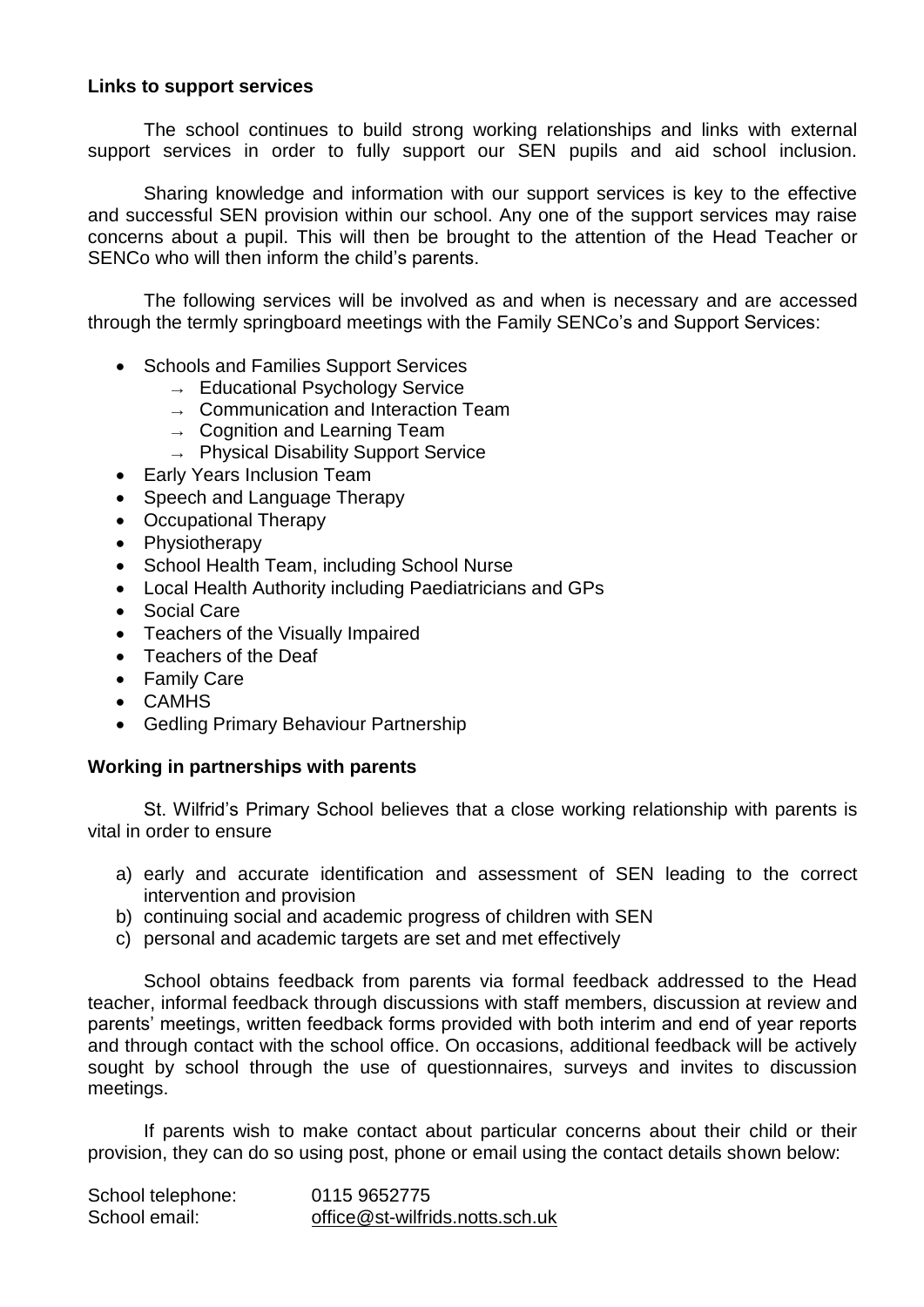| Head Teacher email: | head@st-wilfrids.notts.sch.uk            |
|---------------------|------------------------------------------|
| SENCo email:        | laura.griffiths@st-wilfrids.notts.sch.uk |
| Postal address:     | St. Wilfrid's Primary School,            |
|                     | Main Street,                             |
|                     | Calverton,                               |
|                     | Nottinghamshire,                         |
|                     | <b>NG14 6FG.</b>                         |

Parents are kept up to date with their child's progress through termly progress reviews, parents' evenings, an interim report and the end of year report.

In cases where more frequent regular contact with parents is necessary, this will be arranged based on the individual pupil's needs. The SENCO may also signpost parents of pupils with SEN to the local authority Ask Us service where specific advice, guidance and support may be sought.

If an assessment or referral indicates that a pupil has additional learning needs the parents and the pupil will always be consulted with regards to future provision. Parents are invited to attend meetings with external agencies regarding their child, and are kept up to date and consulted on any points of action drawn up in regards to the provision for their child. The school's SEN Governor, Laura Griffiths, may be contacted at any time in relation to SEN matters.

#### **Links with other schools**

Our SENCo also liaises regularly with the local family of SENCos who meet at least once a term*.* This enables the schools to build a bank of joint resources and to share advice, training and development activities and expertise.

#### **Links with other agencies and voluntary organisations**

St. Wilfrid's Primary School invites and seeks advice and support from external agencies in the identification and assessment of, and provision for, SEN. The SENCo is the designated person responsible for liaising with the following:

- Nottinghamshire Education Psychology Service
- School and Family Support Service (SFSS)
- Physical Disability Specialist Service (PDSS)
- Social Services
- Speech and Language Service
- Gedling Area Partnership
- Colonel Frank Seely Academy Family Senco

In cases where a child is under observation or a cause for concern, focused meetings will be arranged with the appropriate agency. Parents will normally be invited to and informed about any meetings held concerning their child unless there are over-riding safeguarding issues.